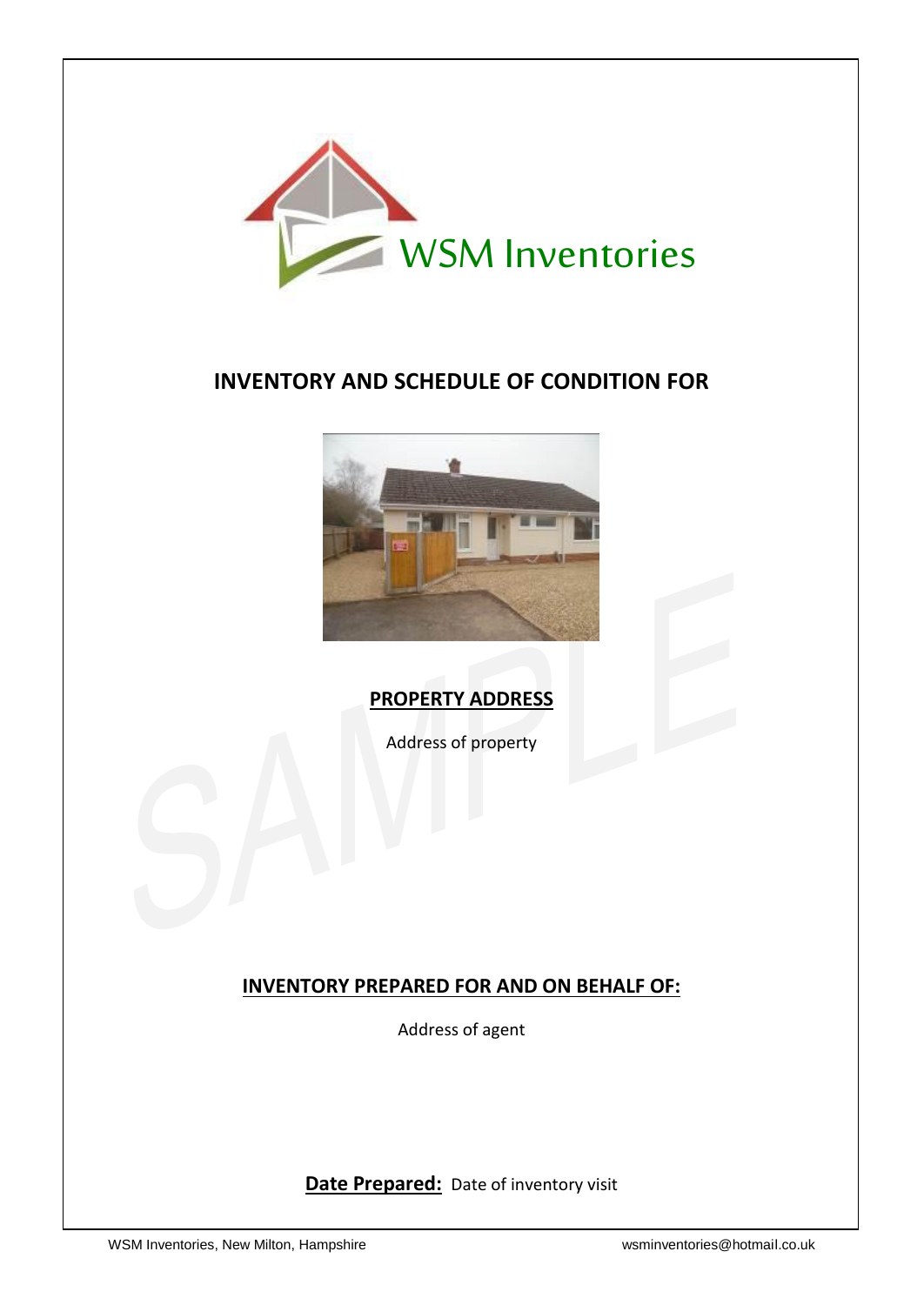### **INFORMATION FOR LANDLORDS AND TENANTS FOR THE INVENTORY AND SCHEDULE OF CONDITION**

#### **DISCLAIMER**

This inventory provides a fair and accurate record and condition of the contents and internal condition of the property. It is the responsibility of the Landlord and Tenant or the respective agents to agree between themselves the accuracy of this report. The person preparing the inventory is not an expert in fabrics, woods, materials, age or antiques etc., neither are they a qualified surveyor or valuer.

The inventory should not be used as an accurate description of each and every piece of furniture and equipment, or as a structural survey report.

The Inventory Clerk will not access lofts, cellars or locked rooms, locked garages and sheds, and as such, property within these rooms which have not been noted on the inventory, are the sole responsibility of the Landlord.

The Clerk will not undertake the movement of any items of heavy furniture or appliances and we cannot guarantee the condition of flooring under such furniture or appliances.

All electrical appliances are considered to complete with plugs, bulbs, flexes etc, unless noted otherwise. We will test electrical equipment for power only and only when practical.

The descriptions of the listed items are for the identification purposes only and we do not attempt to determine or pass on opinion as to whether an article is genuine or reproduction. Photos of such items will be included if deemed necessary.

If a property has been cleaned to a professional standard, including carpets, windows, external woodwork and doors this will be noted in the general comments section of the inventory. Lights will be tested to confirm if they are working, except for those fittings without light bulbs.

WSM Inventories reserves the right to use any photographs they take for use on the company website or other marketing purposes.

#### **SAFETY DISCLAIMER**

The inventory relates only to the furniture, furnishings and all Landlord's equipment and contents in the property. It is no guarantee of, or report on, the adequacy of, or safety of any such equipment or contents, merely a record that such items exist in the property at the date of the inventory and the superficial condition. None of the electrical or gas appliances have been checked as to working order. Bunk beds and cots have not been checked for safety.

#### **FURNITURE AND FURNISHINGS (FIRE) (SAFETY) REGULATIONS 1988 AS AMENDED 1993**

The Fire & Safety Regulation regarding furnishings, gas, electrical and similar services are ultimately the responsibility of the instruction principal. Where the inventory notes "Furniture and Fire Regulation label visible", this should not be interpreted to mean the item complies with the Regulation, merely that the label is visible.

#### **SMOKE DETECTORS**

Smoke detectors are not tested and it is the tenant's responsibility to inspect the smoke detectors at regular intervals to ensure they are in full working order, as per manufacturer's instructions.

#### **INVENTORY CHECK OUT AT END OF TENANCY**

It is essential that all items are clean and are returned to respective rooms as shown on the original inventory. All work surfaces, baths, sinks, cookers, 'fridges/freezers, walls, carpets, drawers, woodwork, cupboards, etc are cleaned before the final check out inspection is due to be carried out. Failure to do this may incur the tenant further costs.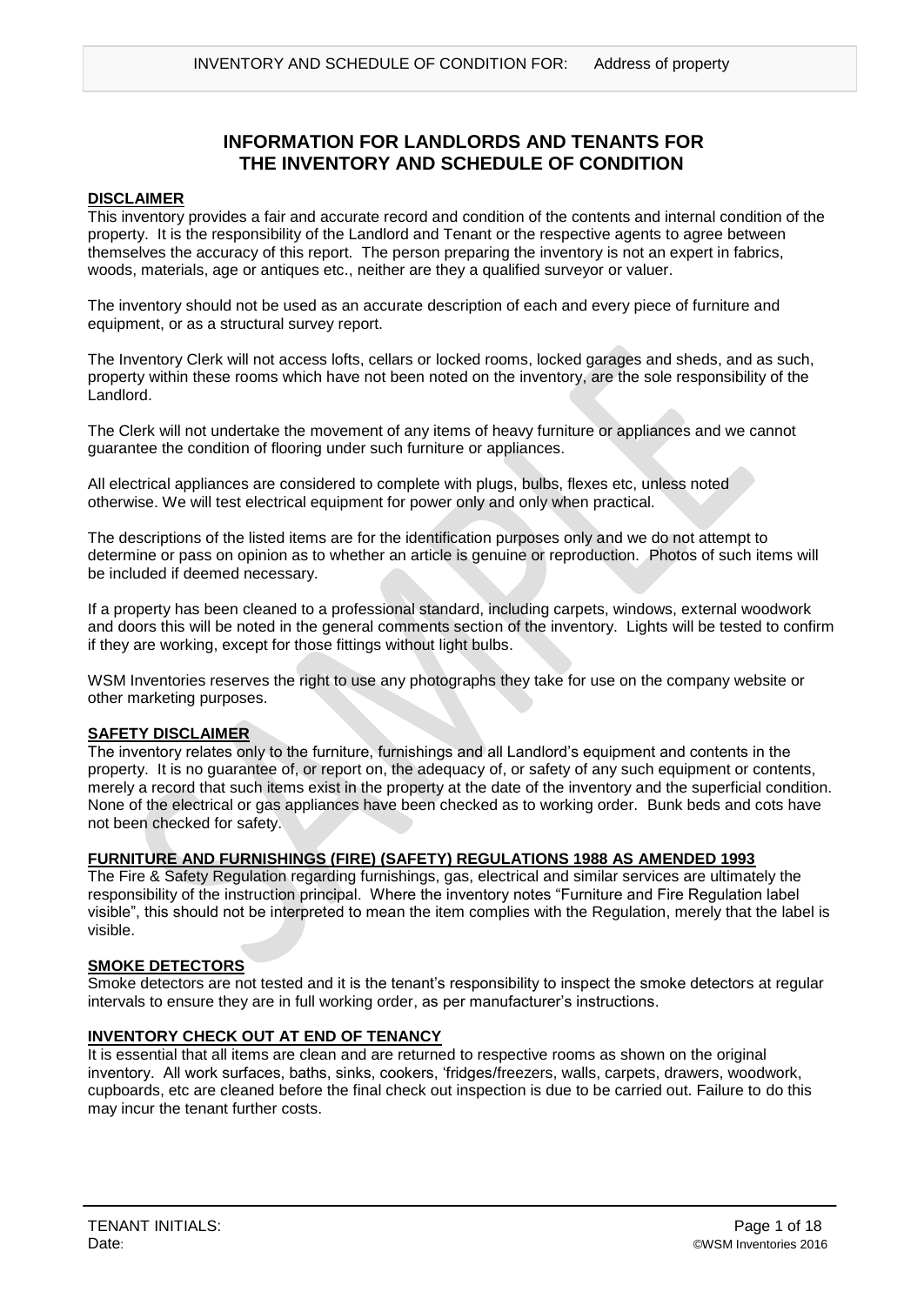# **REPORT CONTENTS**

| <b>PAGE</b> | <b>ROOM</b>       |  |
|-------------|-------------------|--|
| 3           | Front of property |  |
| 4           | Entrance hallway  |  |
| 6           | Lounge            |  |
| 8           | Kitchen           |  |
| 11          | Bedroom 1         |  |
| 12          | Bedroom 2         |  |
| 14          | Bathroom          |  |
| 16          | Rear garden       |  |
| 17          | Additional photos |  |
| 18          | Meter readings    |  |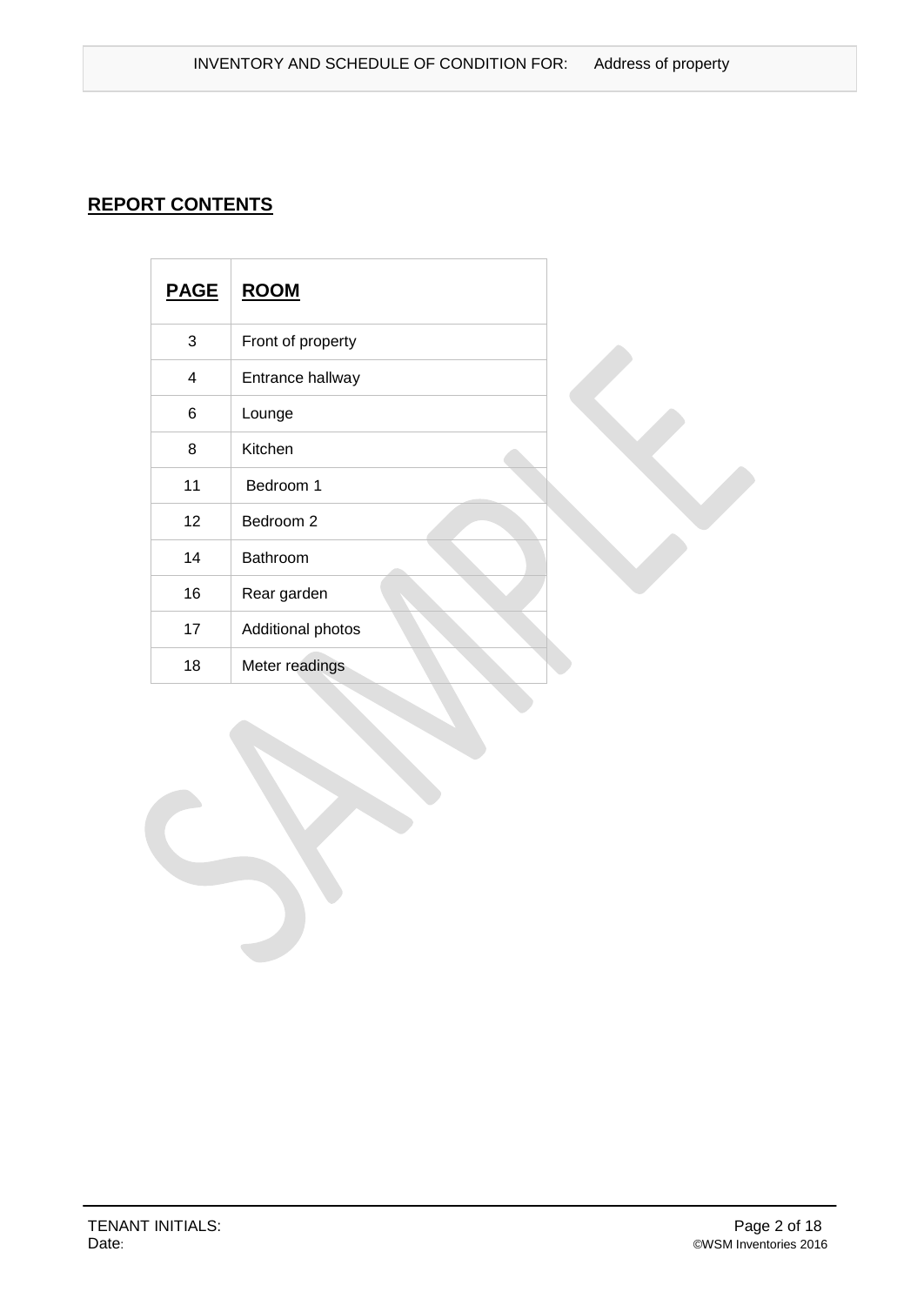### **NOTES REGARDING THIS PROPERTY:**

The property is an unfurnished detached bungalow with two bedrooms, kitchen, lounge, bathroom and garden.

### **CONTENTS AND CONDITION:**

Condition of all items is considered to be of good and clean order unless otherwise noted. Skirting and woodwork is considered to be roughly painted white unless otherwise noted.

Any marks or scratches noted are minor unless otherwise stated. We would recommend fitting door stops where door handles open onto walls to prevent damage.

#### *Property is in a newly decorated condition*

### *FRONT OF PROPERTY*



| 1 | Cream painted detached bungalow with brick<br>at low level<br>White UPVC windows    |                   |
|---|-------------------------------------------------------------------------------------|-------------------|
|   | Large gravel parking area at front of property<br>with driveway on left hand side   |                   |
|   | Concrete edged gravel pathway to front door<br>and down right hand side of property |                   |
|   | Rough border along right hand side of<br>parking area, containing weeds             |                   |
|   | Orange stained wooden fencing around<br>perimeter of front with concrete posts      |                   |
|   | Stainless steel numerals 40 on fence post                                           |                   |
|   | 1 x wooden plaque with white and blue<br>'Oakleigh' writing                         | Heavily weathered |
|   | Patchy dug-over patch behind fence panels<br>between driveway and parking area      |                   |
|   | 2 x black wrought iron gates on driveway                                            |                   |
|   | 1 x black double outside light with sensor                                          | Not tested        |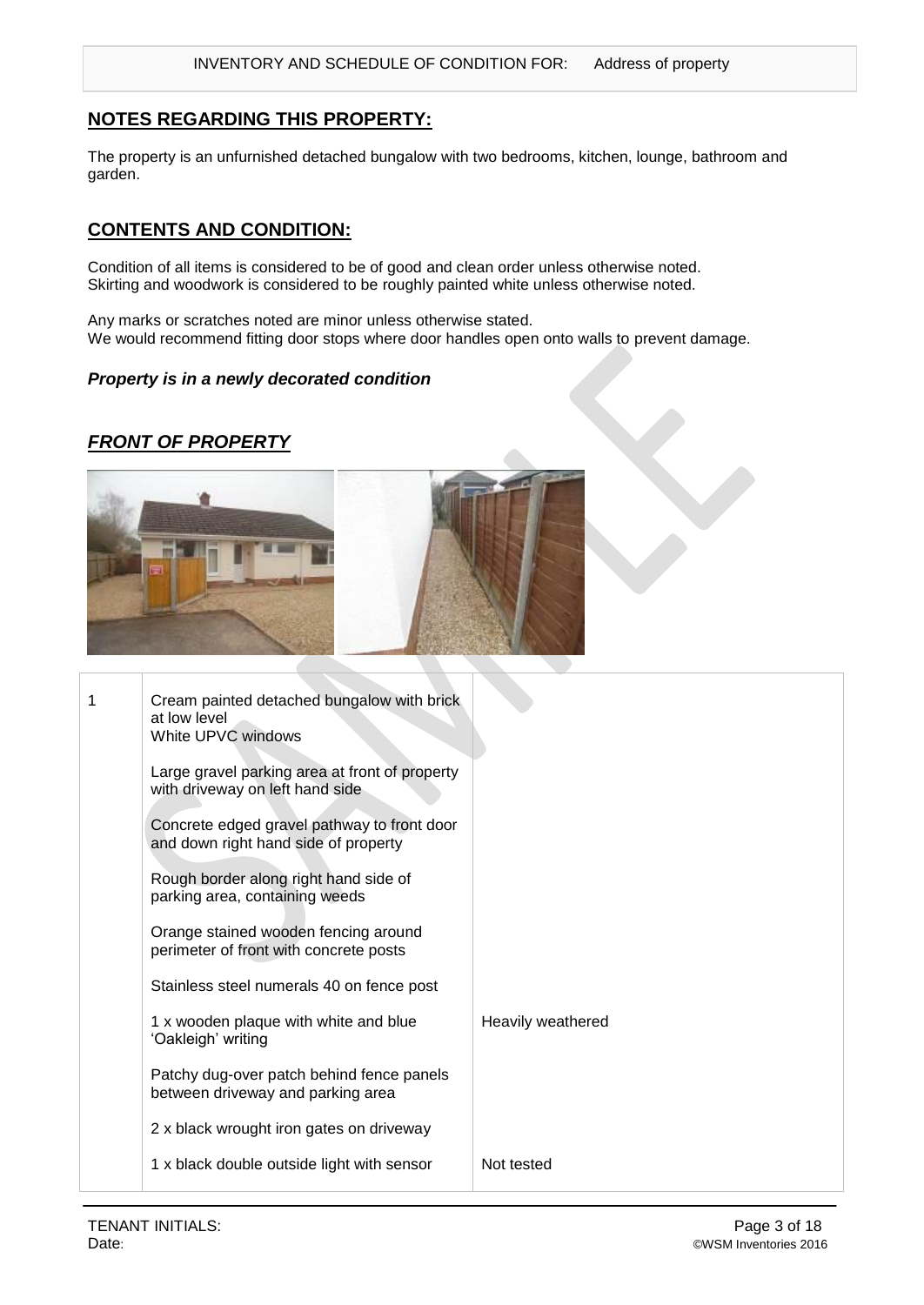| 2 | <b>FRONT DOOR</b> – white UPVC with obscured<br>leaf design glass pane at the top<br>White lever handle with stainless steel key<br>lock.<br>White letterbox with black surround<br>White UPVC frame and threshold | Lots of paint spots on door<br>Slightly dusty and dirty |
|---|--------------------------------------------------------------------------------------------------------------------------------------------------------------------------------------------------------------------|---------------------------------------------------------|
|   | Concrete door step                                                                                                                                                                                                 | Marked                                                  |
|   | 1 x brown coir doormat                                                                                                                                                                                             | Dirty and paint marked                                  |
|   | 1 x black key lock box on wall                                                                                                                                                                                     | Paint marked<br>Door is cracked on the top              |
|   | 1 x white plastic door bell button                                                                                                                                                                                 | Working                                                 |





 $3 \qquad \qquad \vert$  **DOOR** – as stated at front White lever handle with stainless steel key lock White letterbox with black surround White UPVC frame

Dusty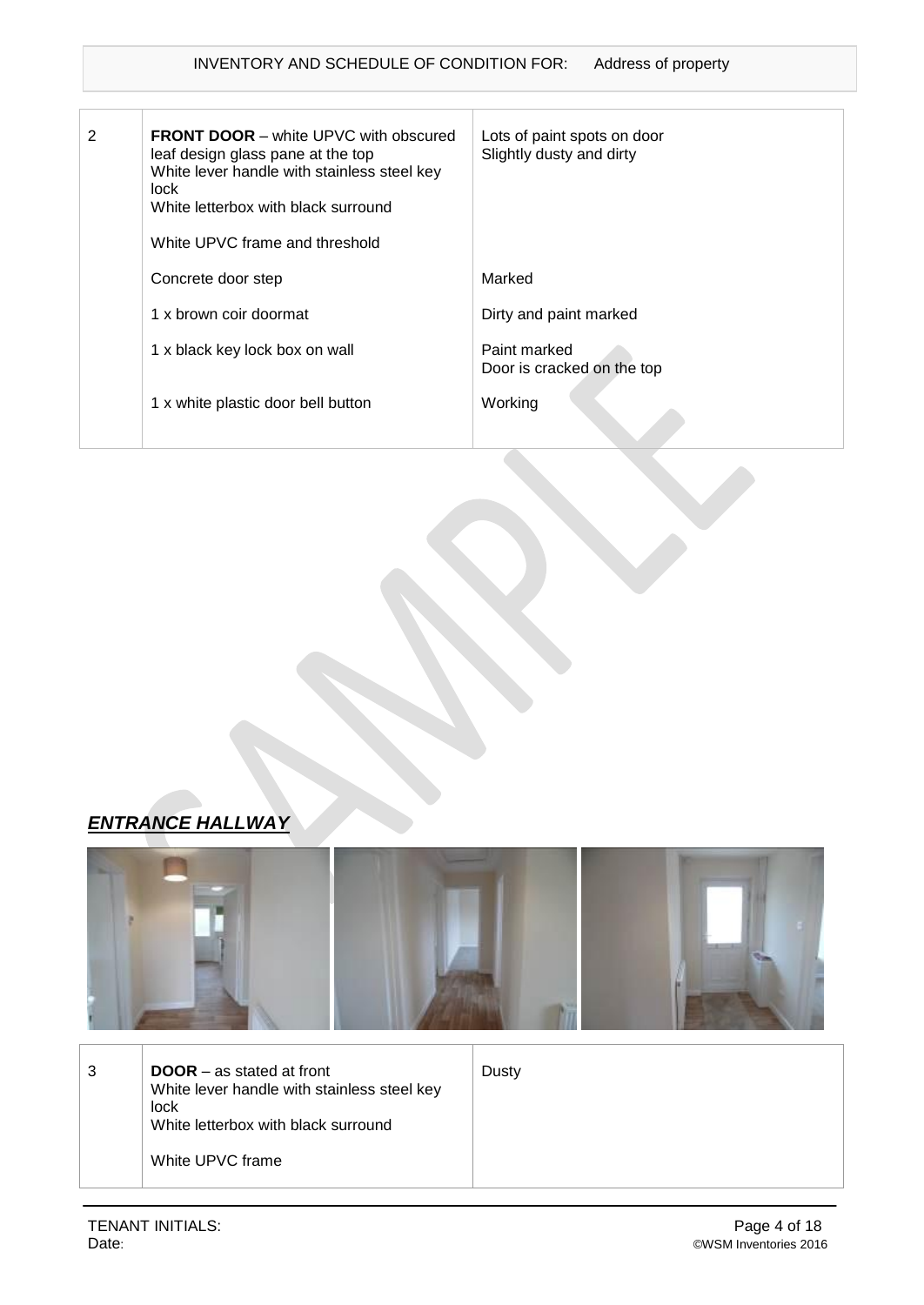| 4 | <b>WALLS</b> – cream painted                                                                                                                   |                    |
|---|------------------------------------------------------------------------------------------------------------------------------------------------|--------------------|
|   | Skirting - white painted                                                                                                                       |                    |
| 5 | FLOORING - oak floorboard effect laminate                                                                                                      | Dirty in door area |
|   | 1 x off-cut of light brown twist pile carpet as a<br>mat                                                                                       |                    |
| 6 | <b>CEILING</b> – white painted                                                                                                                 |                    |
|   | 1 x white plastic Kidde smoke alarm                                                                                                            | Not tested         |
|   | 1 x white painted wooden loft hatch and<br>frame with 2 x over painted hooks                                                                   | Not inspected      |
| 7 | LIGHTING - 1 x pendant light, brown<br>cylindrical shade                                                                                       | Working            |
|   | <b>FIXTURES, FITTINGS AND CONTENTS</b>                                                                                                         |                    |
| 8 | 1 x white plastic Siemens door bell chime                                                                                                      |                    |
|   | 1 x white radiator with room stat                                                                                                              |                    |
|   | 1 x white plastic thermostat control                                                                                                           |                    |
|   | 1 x white laminate meter cupboard with<br>chrome bow handle, contains gas meter<br>2 x rolls of bin bags<br>1 x white plastic telephone socket |                    |
| 9 | 2 x white plastic single light switches                                                                                                        |                    |
|   | 1 x white plastic double socket                                                                                                                |                    |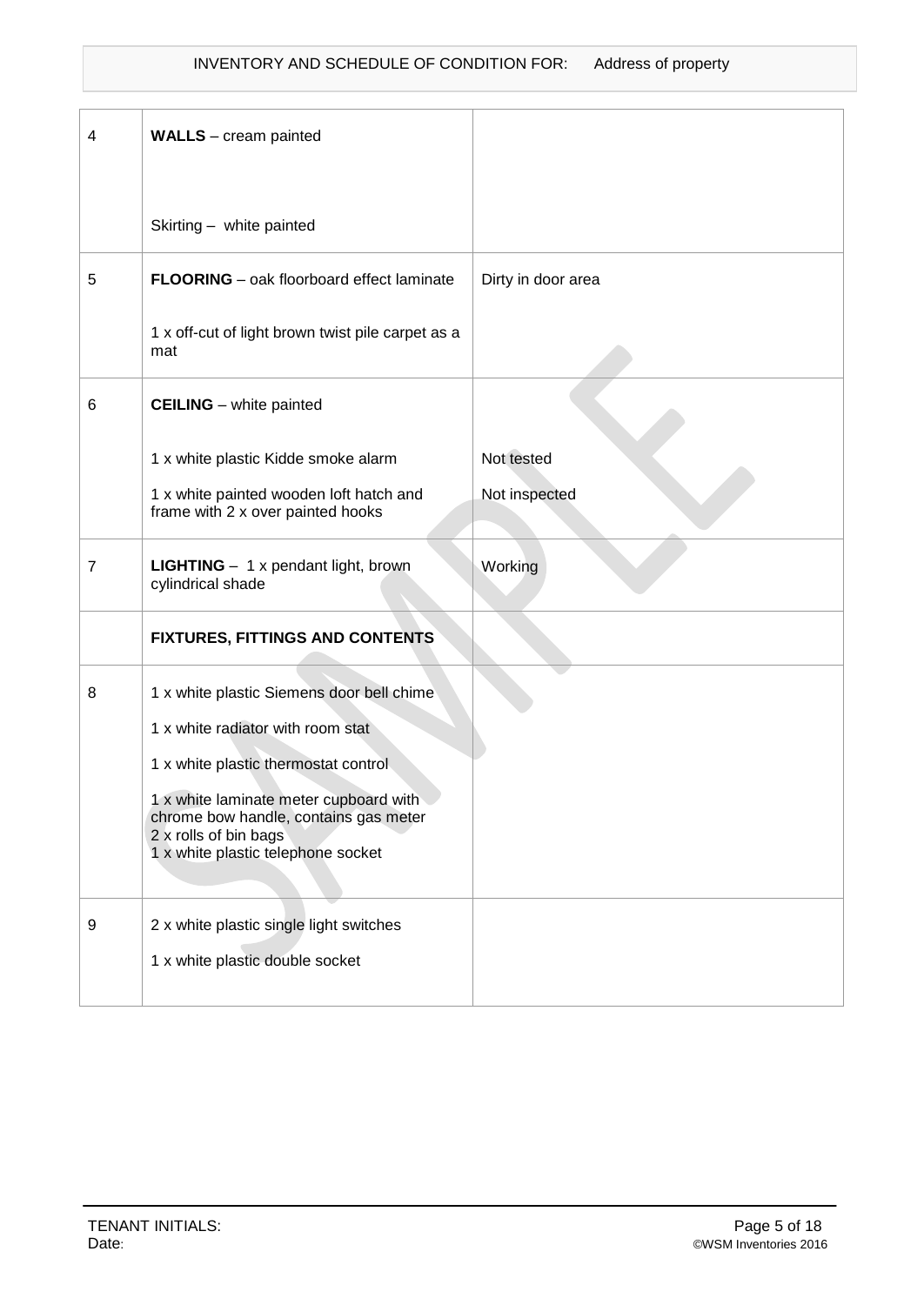# *LOUNGE*



| 10 | <b>DOOR</b> – white painted wooden door, chrome<br>lever handles                                                                                |                                                |
|----|-------------------------------------------------------------------------------------------------------------------------------------------------|------------------------------------------------|
|    | White painted wooden frame                                                                                                                      |                                                |
| 11 | <b>WALLS</b> - cream painted                                                                                                                    |                                                |
|    | Skirting - white painted                                                                                                                        |                                                |
| 12 | FLOORING - light brown twist pile carpet,<br>chrome carpet strip                                                                                |                                                |
| 13 | <b>CEILING</b> - white painted                                                                                                                  |                                                |
| 14 | <b>LIGHTING</b> - 2 x pendant lights, brown<br>cylindrical shades                                                                               | Working                                        |
| 15 | <b>WINDOWS</b> - white UPVC                                                                                                                     |                                                |
|    | <u>Left</u><br>1 x fixed pane<br>2 x top openers and 2 x side openers, white<br>lever handles with key lock<br>White painted wooden window sill | 1 x key present<br>Both side openers are misty |
|    | Right<br>1 x fixed pane<br>1 x top opener and 1 x side opener, white<br>lever handles with key lock<br>White painted wooden window sill         | Glass is misty<br>1 x key present              |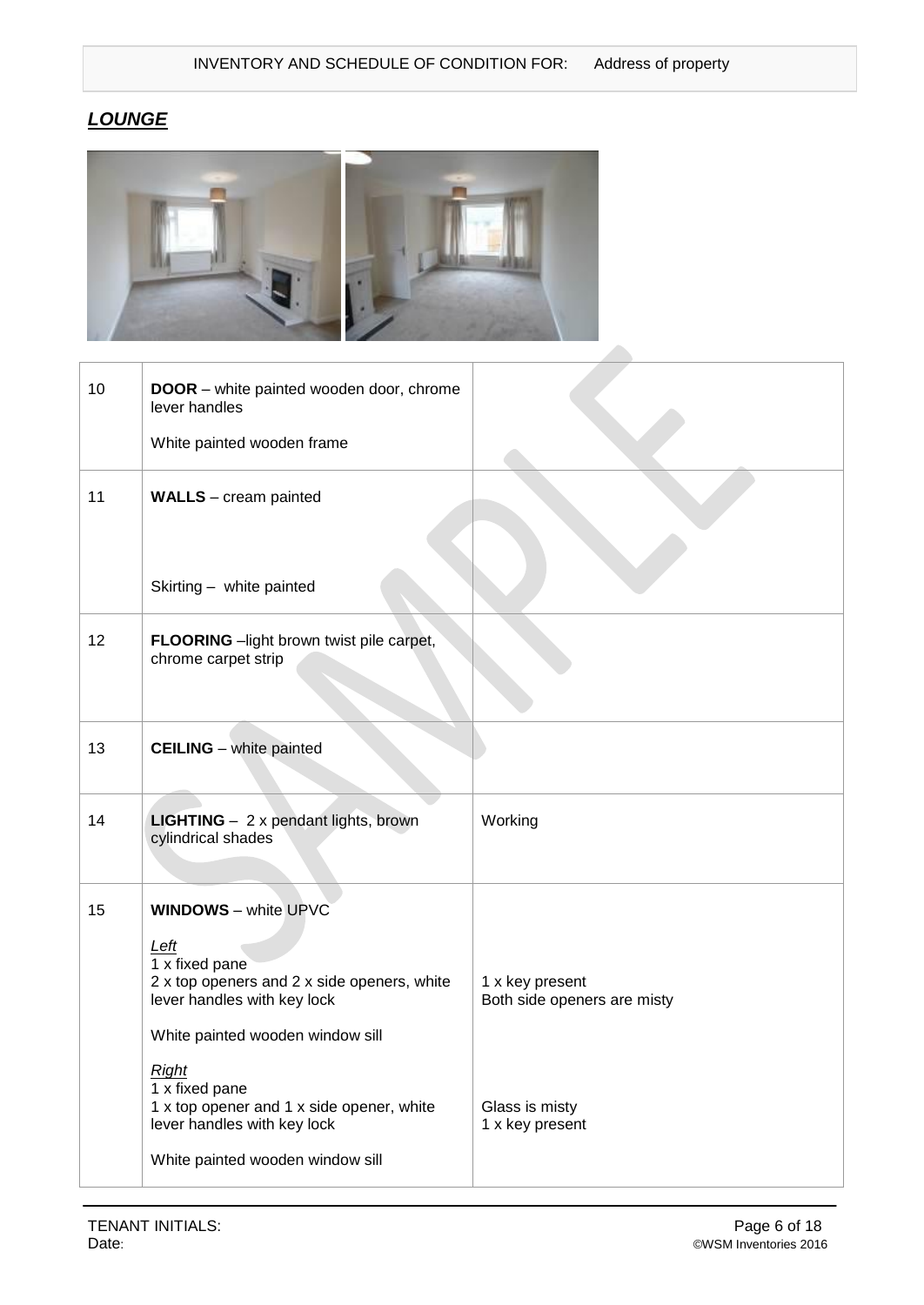| 16 | <b>CURTAINS/BLINDS - 2 x white plastic</b><br>curtain tracks<br>2 x pale gold satin style lined curtains, almost<br>floor length<br>2 x pale gold satin style lined curtains, 3/4<br>length                         |                                                                                             |
|----|---------------------------------------------------------------------------------------------------------------------------------------------------------------------------------------------------------------------|---------------------------------------------------------------------------------------------|
|    | <b>FIXTURES, FITTINGS AND CONTENTS</b>                                                                                                                                                                              |                                                                                             |
| 17 | 2 x white radiators with room stat<br>Grey colour tiled fireplace with 4 x floral<br>design feature tiles<br>Dark grey tiles around hearth<br>White painted wooden mantle<br>Black electric fire with white pebbles | Aged condition<br>1 x cracked tile near fire opening<br>Small chips and scratched on hearth |
| 18 | 1 x white plastic double light switch<br>5 x white plastic double sockets<br>1 x television cable coming through back right<br>corner with junction box attached                                                    |                                                                                             |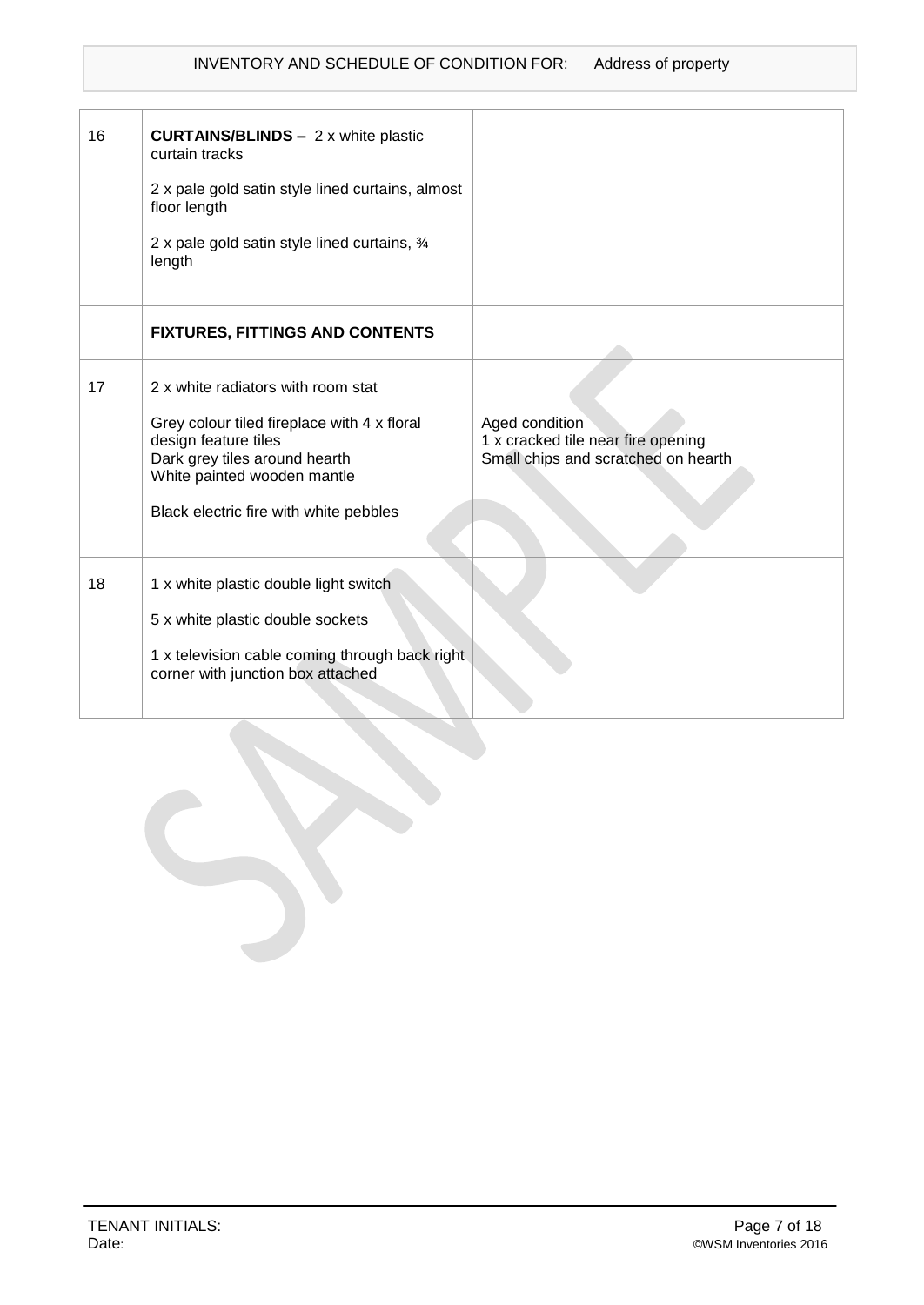# *KITCHEN*





| 19 | DOOR - white painted wooden door, chrome<br>lever handles<br>White painted wooden frame                                                                                           |                    |
|----|-----------------------------------------------------------------------------------------------------------------------------------------------------------------------------------|--------------------|
| 20 | <b>WALLS</b> - very pale green painted<br>Large rectangle white tiled splash back<br>behind counter top<br>Pale green mosaic border tiles behind sink<br>Skirting - white painted |                    |
| 21 | FLOORING -oak floorboard effect laminate                                                                                                                                          | Slightly dirty     |
| 22 | <b>CEILING</b> - white painted                                                                                                                                                    |                    |
| 23 | <b>LIGHTING</b> $- 1x$ white plastic round ceiling<br>light with frosted shade<br>3 x under cupboard led strip lights                                                             | Working<br>Working |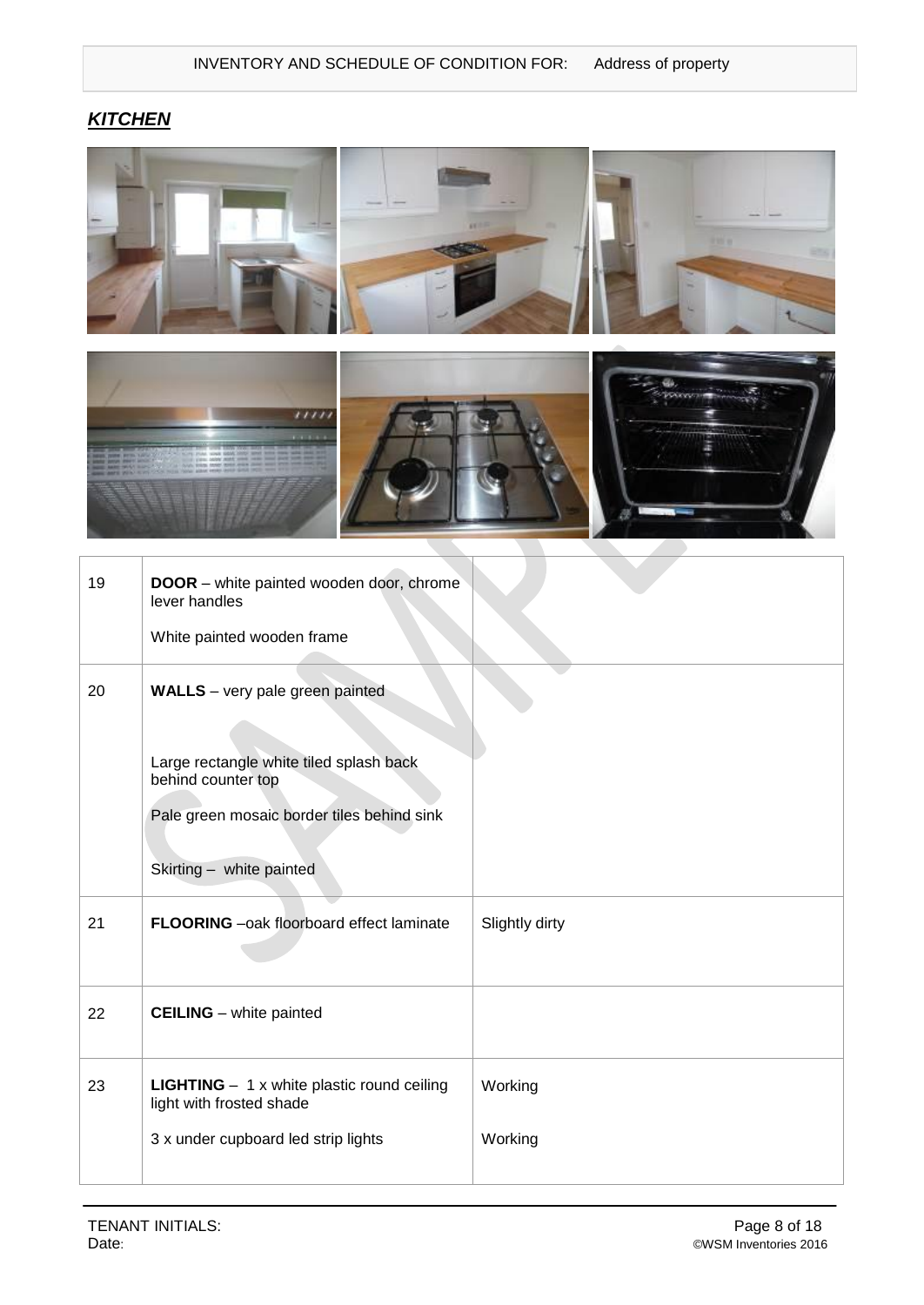| 24 | <b>WINDOWS</b> - white UPVC                                                                                                                                 | Glass is dirty and smeared<br>Dusty |
|----|-------------------------------------------------------------------------------------------------------------------------------------------------------------|-------------------------------------|
|    | 1 x fixed pane<br>1 x top opener and 1 x side opener, white<br>lever handles with key lock                                                                  | 1 x key present                     |
|    | White plastic window sill                                                                                                                                   |                                     |
|    | <b>BACK DOOR - white UPVC with obscured</b><br>leaf design glass pane at the top                                                                            | Dusty and slightly dirty            |
|    | White lever handle with stainless steel key<br>lock                                                                                                         | Handle is chipped                   |
|    | White UPVC frame                                                                                                                                            |                                     |
| 25 | <b>CURTAINS/BLINDS - 1 x green roller blind,</b>                                                                                                            | Dirty marks on blind                |
|    | white plastic chain                                                                                                                                         |                                     |
|    | <b>FIXTURES, FITTINGS AND CONTENTS</b>                                                                                                                      |                                     |
| 26 | Kitchen counter - pine woodblock                                                                                                                            |                                     |
|    | <b>Sink</b> – stainless steel with right hand drainer,<br>stainless steel plug hole, chrome draining<br>plug, chrome hot and cold single lever mixer<br>tap |                                     |
|    | Kitchen units - white laminate with<br>matching doors, chrome bow handles                                                                                   |                                     |
|    | Base units (from left):<br>3 x drawers, one with dark grey cutlery tray                                                                                     |                                     |
|    | 1 x single cupboard with one shelf, 2 x white<br>plastic single sockets, cut-out for Salus<br>control unit                                                  |                                     |
|    | 1 x corner under sink cupboard with one<br>shelf, contains stop cock                                                                                        | Slightly dirty in the base          |
|    | 1 x single cupboard with one shelf                                                                                                                          |                                     |
|    | 3 x small drawers, one with dark grey plastic<br>cutlery tray, 1 x window key                                                                               |                                     |
|    | 1 x double cupboard with one shelf, 1 x white<br>plastic double socket                                                                                      |                                     |
|    | <b>Wall units:</b><br>1 x single cupboard with one shelf                                                                                                    |                                     |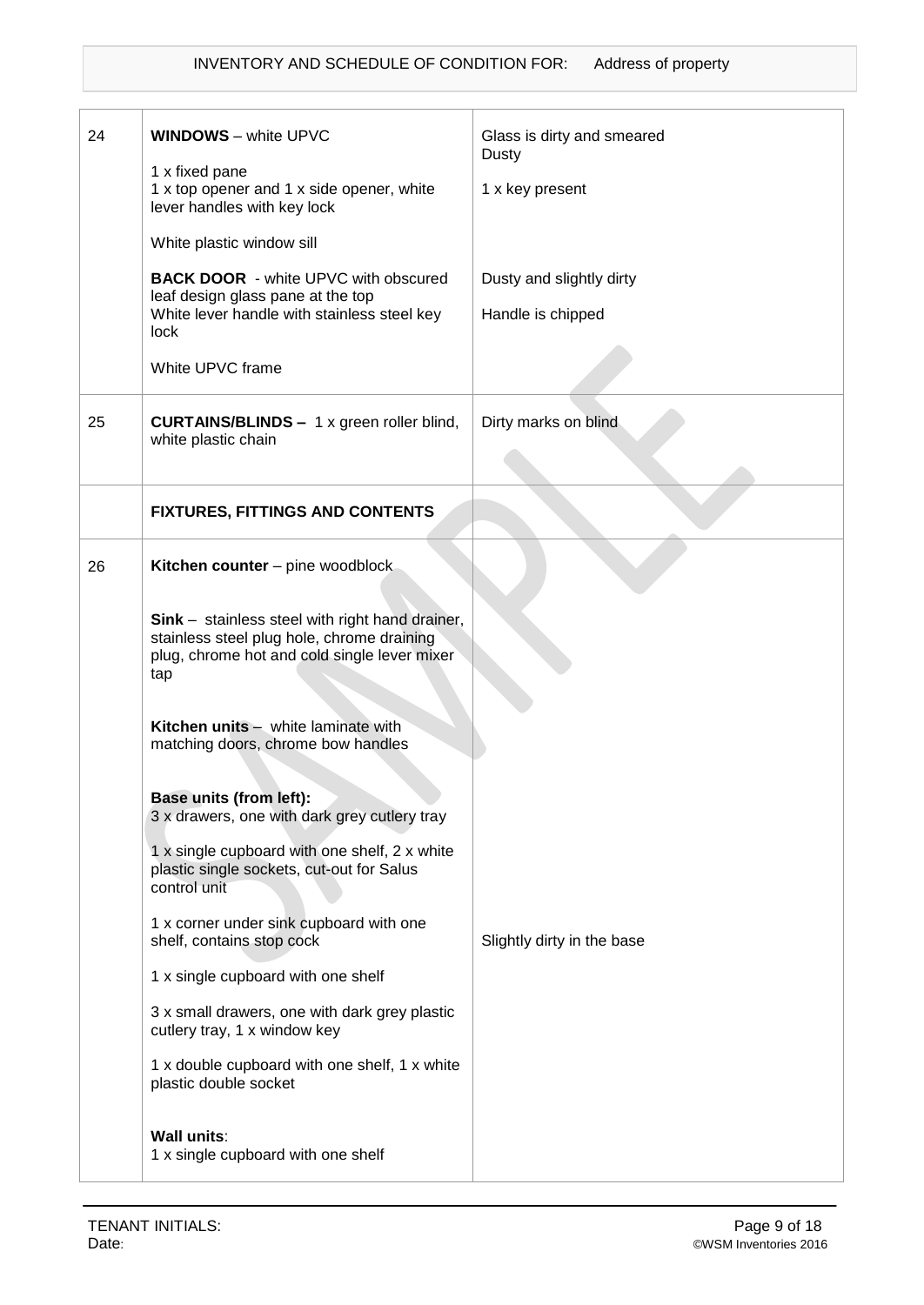|    | 1 x double cupboard with one shelf                                      |                          |
|----|-------------------------------------------------------------------------|--------------------------|
|    | 1 x top opening cupboard, containing<br>consumer box and electric meter |                          |
|    | 1 x double cupboard with one shelf                                      |                          |
|    | 1 x top opener with one shelf, contains<br>instruction manuals          |                          |
|    | 1 x double cupboard with one shelf                                      |                          |
|    |                                                                         |                          |
| 27 | <b>Appliances:</b>                                                      |                          |
|    | White Worcester Greenstar 29cdi boiler                                  |                          |
|    | Stainless steel extractor hood with glass<br>screen at the front        | Working<br>New condition |
|    | Stainless steel Beko hob<br>4 x gas burners                             | Smeared<br>New condition |
|    | 2 x black pan holders<br>4 x chrome and silver grey dials               |                          |
|    | Stainless steel Beko built in oven                                      | New condition            |
|    | 2 x silver grey and chrome dials<br>Brushed steel handle                |                          |
|    | Inside<br>2 x stainless steel shelves                                   |                          |
|    | 1 x grill pan with rack                                                 |                          |
|    |                                                                         |                          |
| 28 | <b>Kitchen contents:</b>                                                |                          |
|    | 1 x wooden chopping board                                               |                          |
|    | 1 x key for the shed                                                    |                          |
|    | 1 x small unidentified key                                              |                          |
|    | 1 x white plastic Fire Angel carbon monoxide<br>alarm                   |                          |
|    | 1 x white plastic Drayton Lifestyle LP111<br>programmer                 |                          |
|    |                                                                         |                          |
| 29 | 2 x white plastic single light switches                                 |                          |
|    | 5 x white plastic single fused switches                                 |                          |
|    | 4 x white plastic double sockets                                        |                          |
|    | 1 x white plastic cooker switch and socket                              |                          |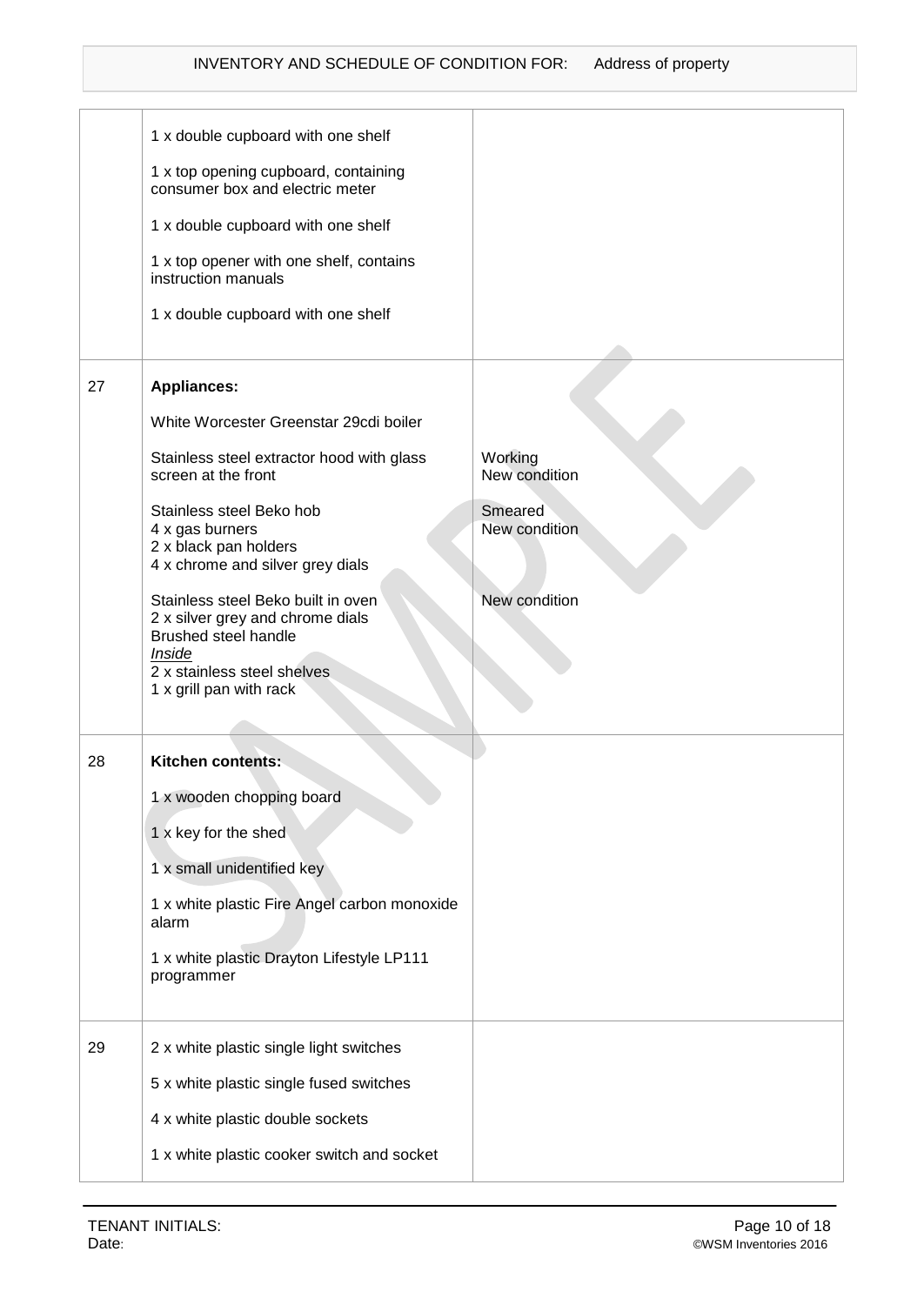# *BEDROOM 1*



| 30 | <b>DOOR</b> – white painted wooden door, chrome<br>lever handles<br>White painted wooden frame                                                                |                                                                               |
|----|---------------------------------------------------------------------------------------------------------------------------------------------------------------|-------------------------------------------------------------------------------|
| 31 | <b>WALLS</b> – cream painted                                                                                                                                  |                                                                               |
|    | Skirting - white painted                                                                                                                                      |                                                                               |
| 32 | FLOORING - light brown twist pile carpet,<br>chrome carpet strip                                                                                              |                                                                               |
|    | 1 x matching carpet off-cut as a mat                                                                                                                          |                                                                               |
| 33 | <b>CEILING</b> - white painted                                                                                                                                |                                                                               |
| 34 | <b>LIGHTING</b> - 1 x pendant light, brown<br>cylindrical shade                                                                                               | Working                                                                       |
| 35 | <b>WINDOWS</b> - white UPVC<br>1 x fixed pane<br>1 x top opener and 1 x side opener, white<br>lever handles with key lock<br>White painted wooden window sill | Glass is smeared<br>Slightly dusty<br>1 x key present<br>Side opener is misty |
| 36 | <b>CURTAINS/BLINDS - 2 x white plastic</b><br>curtain tracks<br>2 x brown lined curtains, 3⁄4 length                                                          |                                                                               |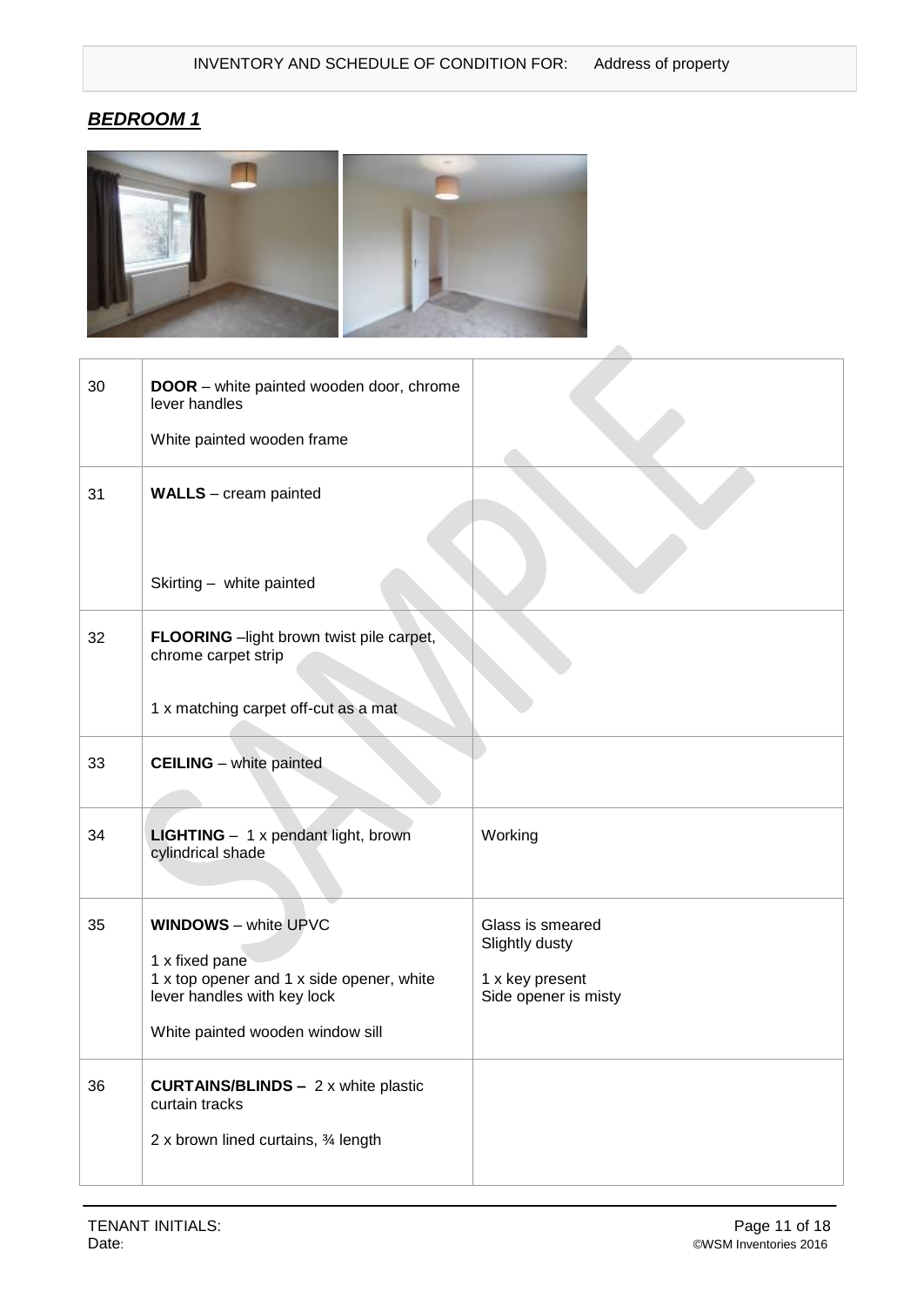### INVENTORY AND SCHEDULE OF CONDITION FOR: Address of property

|    | <b>FIXTURES, FITTINGS AND CONTENTS</b>                                    |  |
|----|---------------------------------------------------------------------------|--|
| 37 | 1 x white radiator with room stat                                         |  |
| 38 | 1 x white plastic single light switch<br>3 x white plastic double sockets |  |

## *BEDROOM 2*



| 39 | <b>DOOR</b> – white painted wooden door, chrome<br>lever handles<br>White painted wooden frame |  |
|----|------------------------------------------------------------------------------------------------|--|
| 40 | <b>WALLS</b> – cream painted                                                                   |  |
|    | Skirting - white painted                                                                       |  |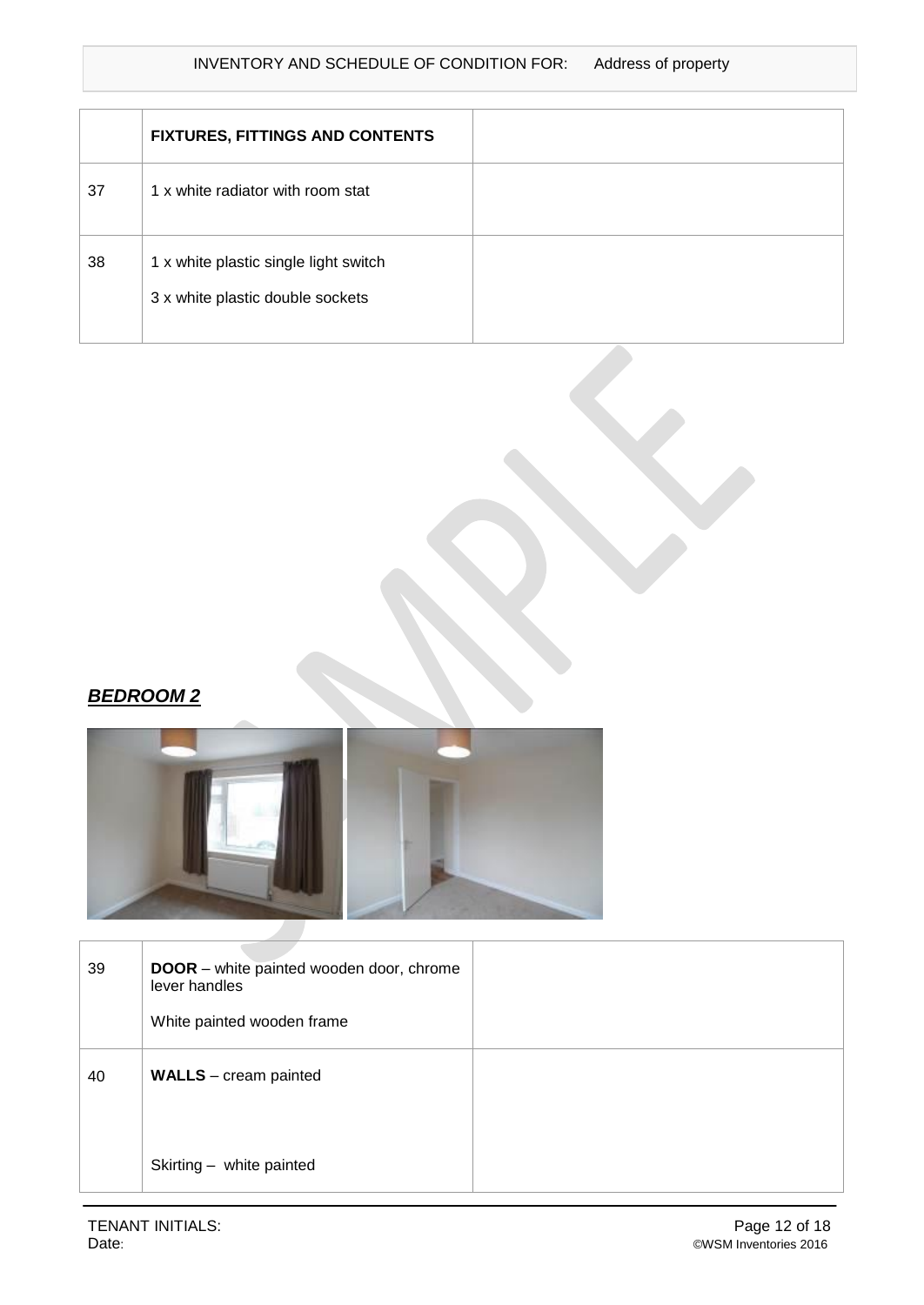### INVENTORY AND SCHEDULE OF CONDITION FOR: Address of property

| 41 | FLOORING - light brown twist pile carpet,<br>chrome carpet strip                                                                                              |                                                       |
|----|---------------------------------------------------------------------------------------------------------------------------------------------------------------|-------------------------------------------------------|
| 42 | <b>CEILING</b> – white painted                                                                                                                                |                                                       |
| 43 | LIGHTING - 1 x pendant light, brown<br>cylindrical shade                                                                                                      | Working                                               |
| 44 | <b>WINDOWS</b> - white UPVC<br>1 x fixed pane<br>1 x top opener and 1 x side opener, white<br>lever handles with key lock<br>White painted wooden window sill | Glass is smeared<br>Slightly dusty<br>1 x key present |
| 45 | <b>CURTAINS/BLINDS - 2 x white plastic</b><br>curtain tracks<br>2 x brown lined curtains, 3⁄4 length                                                          |                                                       |
|    | <b>FIXTURES, FITTINGS AND CONTENTS</b>                                                                                                                        |                                                       |
| 46 | 1 x white radiator with room stat                                                                                                                             |                                                       |
| 47 | 1 x white plastic single light switch<br>2 x white plastic double sockets                                                                                     |                                                       |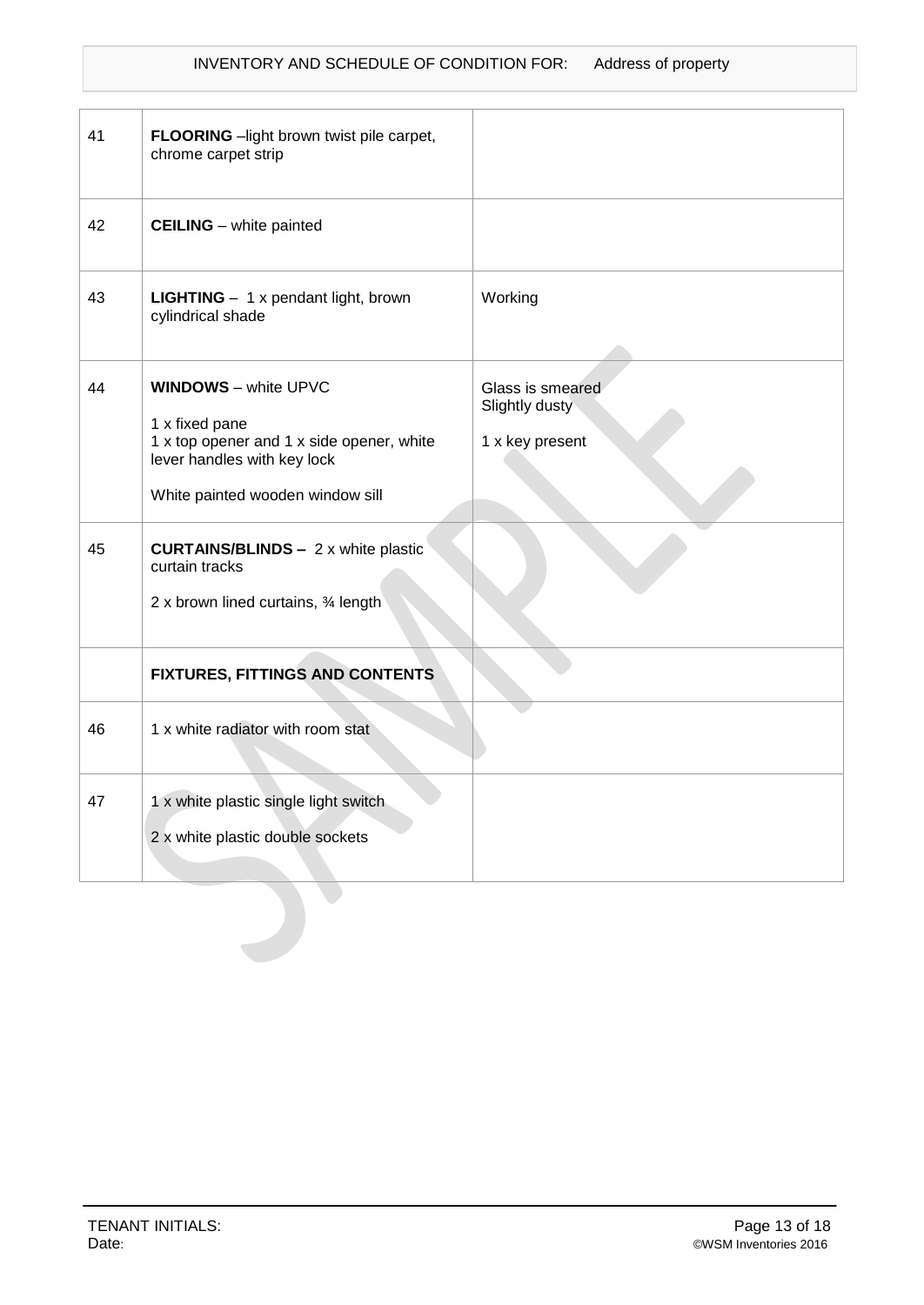# *BATHROOM*





| 48 | DOOR - white painted wooden door, chrome<br>lever handles with twist lock<br>White painted wooden frame                                                                                                                     | Over painted marks from previous handle<br>Marked by catch plate                                                              |
|----|-----------------------------------------------------------------------------------------------------------------------------------------------------------------------------------------------------------------------------|-------------------------------------------------------------------------------------------------------------------------------|
| 49 | <b>WALLS</b> – pale grey colour painted<br>White laminate splash back to basin with<br>silver flecks, to high level around bath and as<br>a shelf at end of bath<br>White plastic edging strips<br>Skirting - white painted | Chip at low level to right of bath<br>Dirty marks between toilet and basin<br>Discoloured to right of bath<br>Paint is patchy |
| 50 | <b>FLOORING</b> - oak floorboard effect laminate                                                                                                                                                                            |                                                                                                                               |
| 51 | <b>CEILING</b> – white painted                                                                                                                                                                                              |                                                                                                                               |
| 52 | <b>LIGHTING</b> $- 1x$ white plastic round ceiling<br>light                                                                                                                                                                 | Working                                                                                                                       |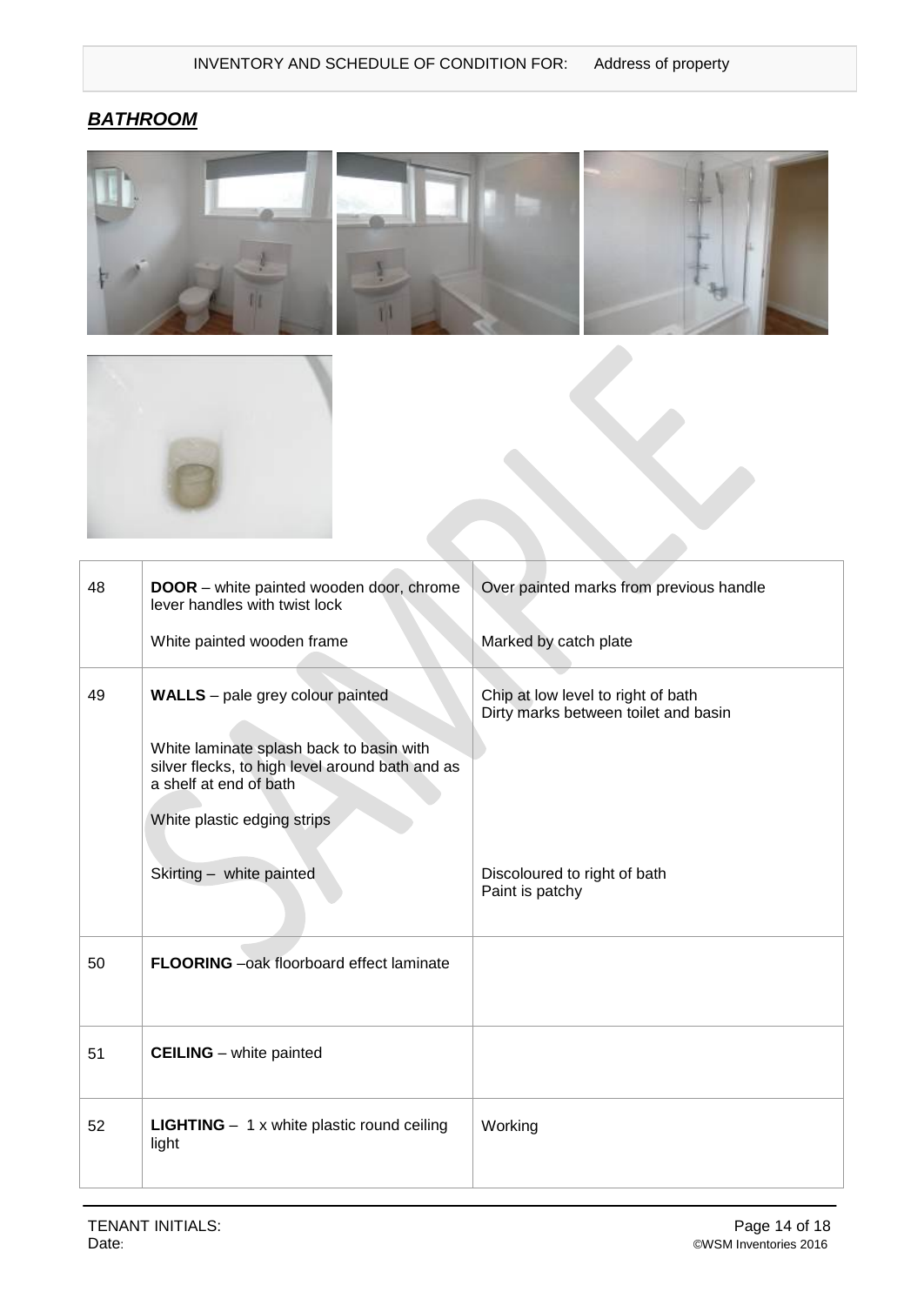| 53 | <b>WINDOWS</b> - white UPVC with obscured leaf<br>design glass<br>2 x top openers, white lever handles with key<br>lock<br>White plastic window sills                                                                                                                                                                                                                                                                                                                                                                                                                                         | Glass is smeared<br>Slightly dusty<br>Few light marks on UPVC<br>2 x keys present |
|----|-----------------------------------------------------------------------------------------------------------------------------------------------------------------------------------------------------------------------------------------------------------------------------------------------------------------------------------------------------------------------------------------------------------------------------------------------------------------------------------------------------------------------------------------------------------------------------------------------|-----------------------------------------------------------------------------------|
| 54 | <b>CURTAINS/BLINDS - 2 x green roller</b><br>blinds, white plastic chains                                                                                                                                                                                                                                                                                                                                                                                                                                                                                                                     |                                                                                   |
|    | <b>FIXTURES, FITTINGS AND CONTENTS</b>                                                                                                                                                                                                                                                                                                                                                                                                                                                                                                                                                        |                                                                                   |
| 55 | White low level toilet, white plastic seat, lid<br>and hinges, chrome dual flush button<br>White basin, chrome plug hole and push<br>plug, chrome block style single lever mixer<br>tap<br>Basin set onto white laminate unit, double<br>cupboard with chrome rod handles, 1 x shelf<br>inside<br>White plastic square shower bath, chrome<br>plughole, riser plug and overflow, chrome<br>block style hot and cold mixer tap with lever<br>handles, chrome flexi hose, chrome rectangle<br>shower head, chrome bracket<br>White laminate side panel<br>Glass shower screen with chrome hinge | Light discolouration in base of bowl                                              |
| 56 | 1 x white heated towel rail<br>1 x round mirror on chrome pivoting brackets<br>1 x chrome toilet roll holder<br>1 x chrome shaver mirror, fitted to window sill<br>1 x chrome shower tidy with 3 x chrome wire<br>shelves                                                                                                                                                                                                                                                                                                                                                                     | Dusty                                                                             |
| 57 | 1 x pull cord switch with light wooden handle                                                                                                                                                                                                                                                                                                                                                                                                                                                                                                                                                 |                                                                                   |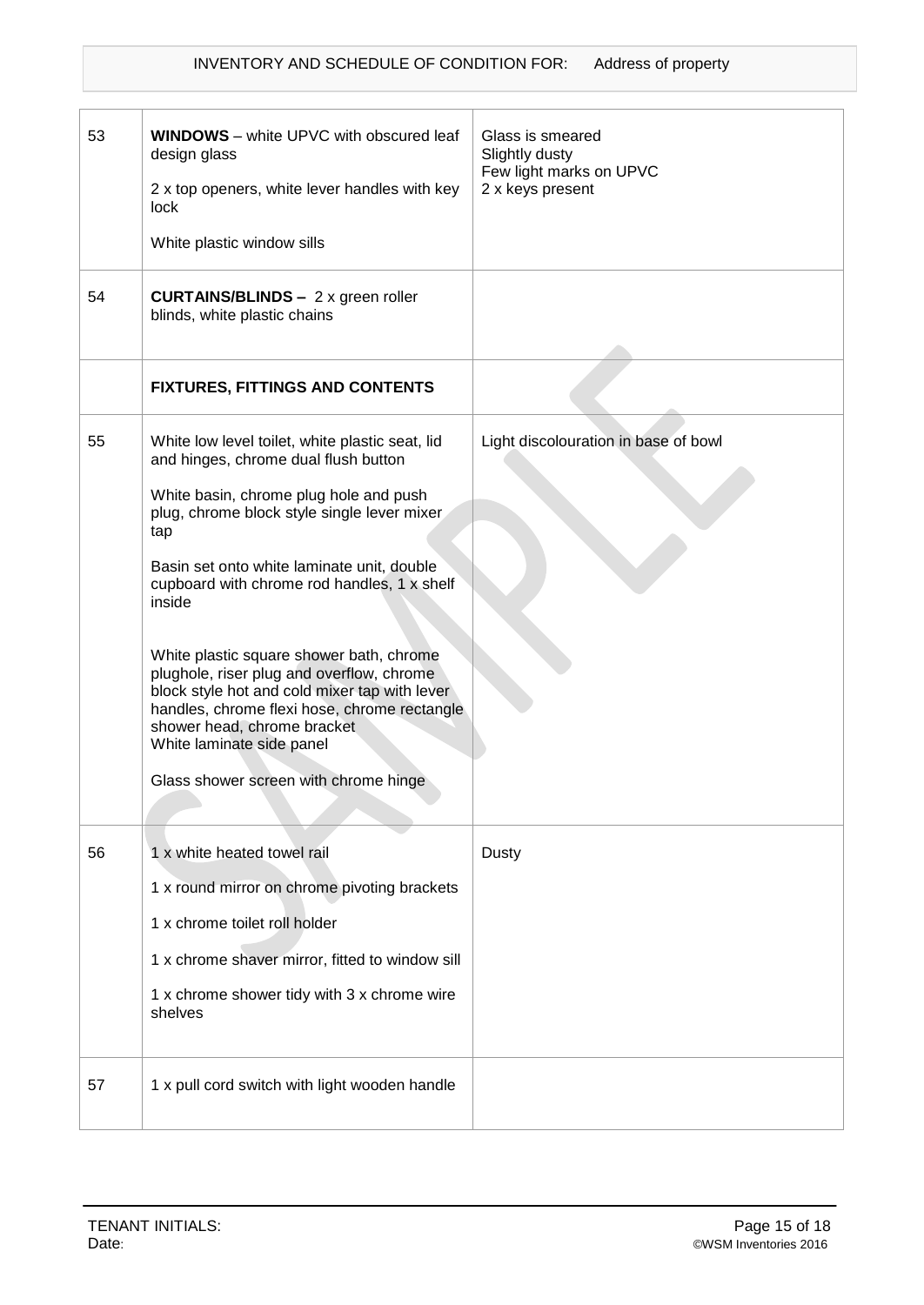# *GARDEN*





| 58 | Concrete step from kitchen with brick edging<br>Gravel pathway along rear of property with<br>wooden edging<br>Remainder of garden is lawn with various<br>bushes throughout<br>Composting area in facing right corner with<br>garden cuttings                                                                                                        | Rough and overgrown throughout                            |
|----|-------------------------------------------------------------------------------------------------------------------------------------------------------------------------------------------------------------------------------------------------------------------------------------------------------------------------------------------------------|-----------------------------------------------------------|
|    | 1 x washing line across garden<br>1 x wooden archway in centre of garden<br>Concrete slabs on left hand side<br>1 x dark brown wooden shed with 2 x glass<br>windows, black handle and mortice lock<br>Inside<br>Multi colour lino floor<br>1 x roll of roofing felt<br>1 x galvanised steel dust bin with black lid<br>1 x black plastic recycle tub | Dirty and water marked inside<br>lvy growing through wall |
|    | 1 x black wrought iron gate on right hand side<br>of property, leading to front                                                                                                                                                                                                                                                                       | Rusty                                                     |
|    | Wooden feather edged fencing around<br>perimeter of garden                                                                                                                                                                                                                                                                                            | Newer panels on far right hand side                       |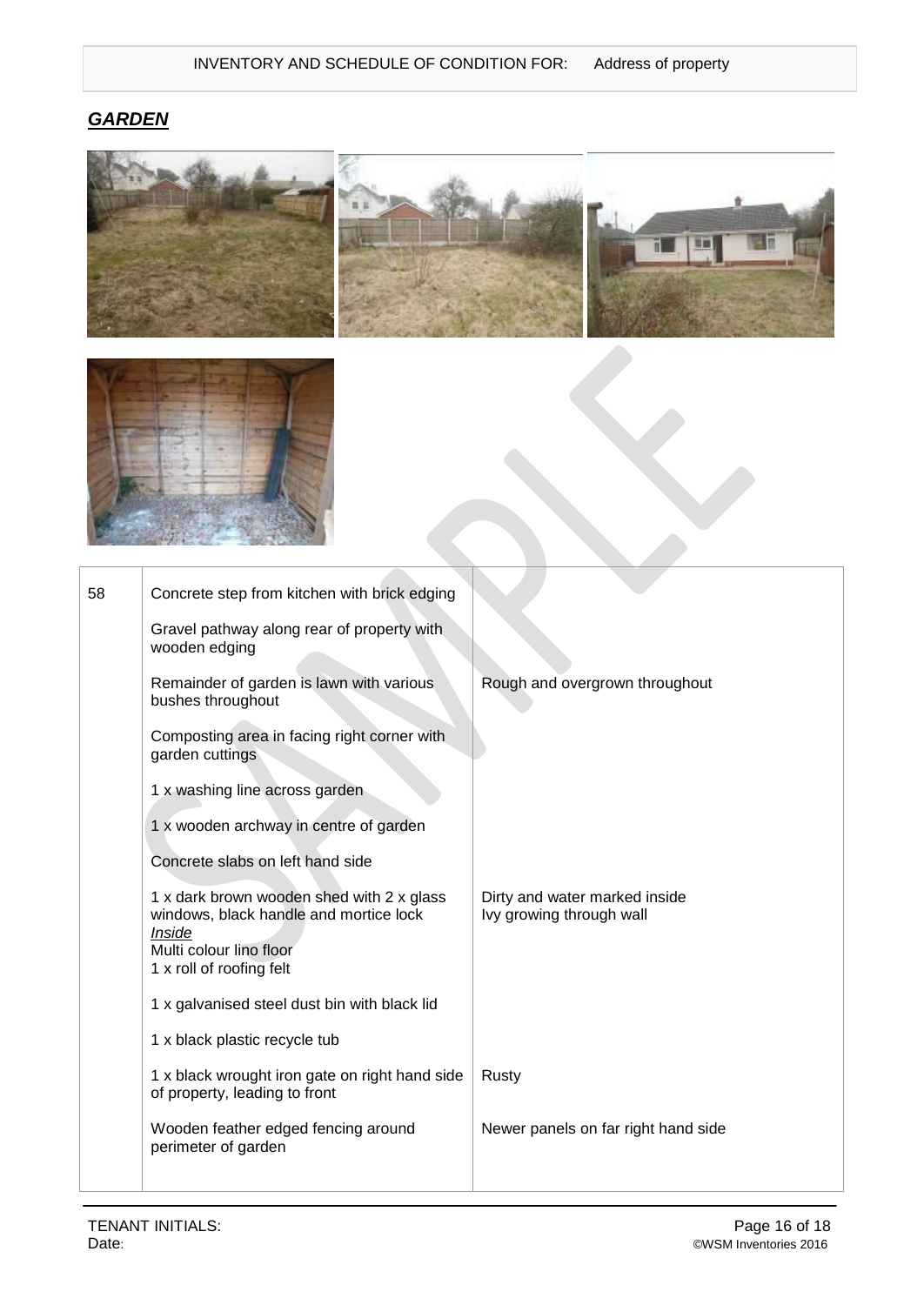# *ADDITIONAL PHOTOS*



Electric and gas meter readings